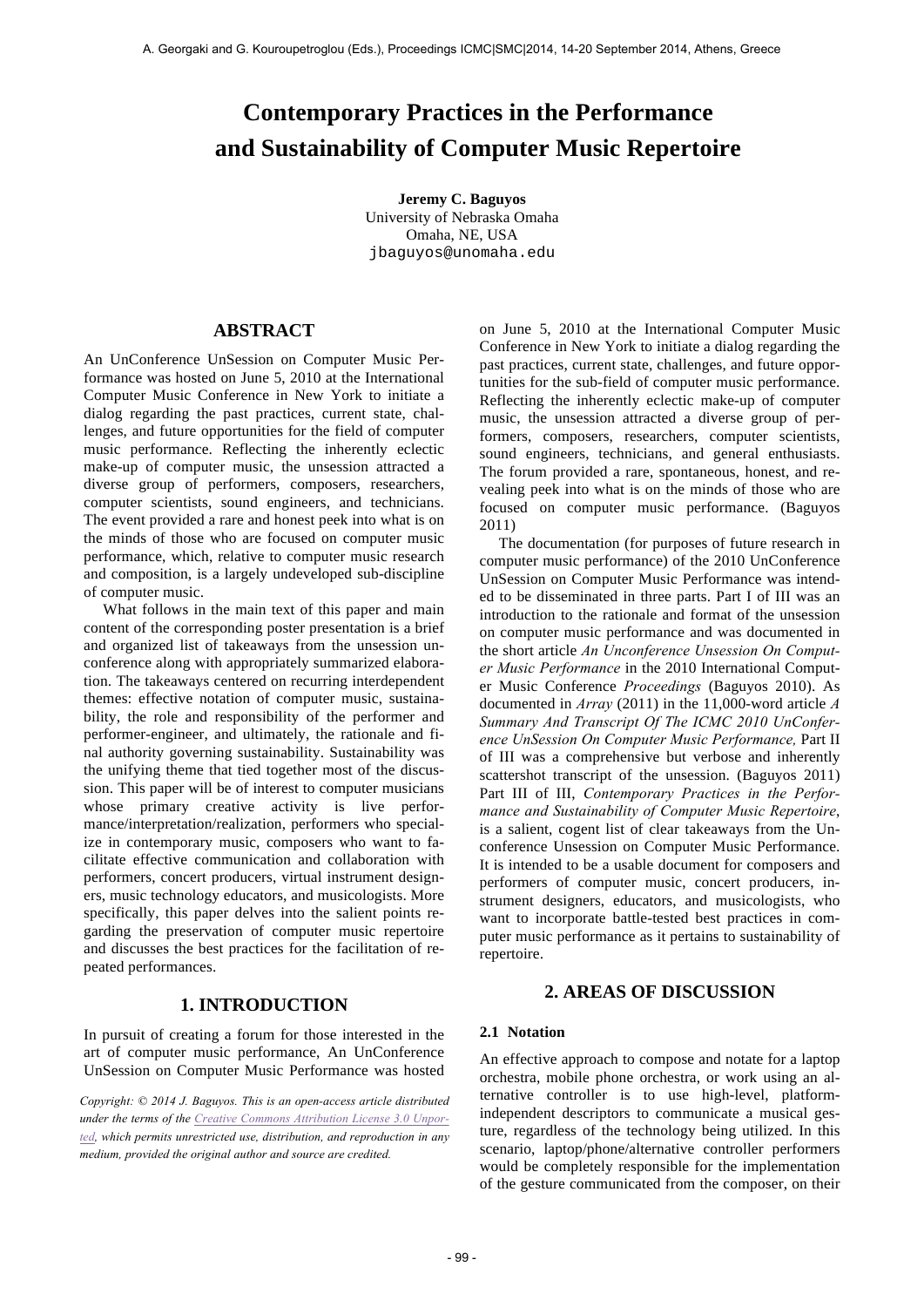chosen technology. One of the primary obstacles in composing for most laptop orchestras and mobile device orchestras is that the various members show up with a variety of platforms. While a composer could write software for each device in the ensemble, that approach might prove to be very time-consuming given all of the various operating systems and hardware. Furthermore, updates (driven either by the composer for artistic reasons or by the hardware/operating system for compatibility reasons) to the work become very problematic. The solution is to shift the burden of implementation of a musical idea to the performer. The composer need not implement directly, their musical gesture. Instead, the gesture is communicated as specifically as possible to the performer (graphically, with text, with standard notation, or with other non-traditional notation), and then the performer implements the gesture on their chosen technology. For example, the composer could indicate to the performer to create a sine wave vibrating at 100 Hz that changes to 200 Hz over 10 seconds (instead of telling the performer to press this yellow button that produces a 100 Hz sine wave and changes to 200 Hz over 10 seconds on the software that the composer wrote for the performer). In placing the implementation duty on the performer, the performer would have to figure out how they will produce the 100 Hz sine wave (whether in Max, cSound, PD, Ableton, or something else) and trigger it in musical time. In a more concise storyboard example, it's the difference between "Do a 3 Hz LFO for pitch vibrato on the fundamental frequency" versus "Click the LFO button on the Max patch that I gave you and I hope the patch works on your Windows98 machine running Max 4."

 In other words, the composer's focus is on the musical output, rather than the technology that produces the output. Much of this sentiment is already in practice. Groups such as HELO (Huddersfield Experimental Laptop Orchestra) have been aligned with this philosophy for several years. (Hewitt 2010). More recently, groups such as KUDAC (Kingston University Digital Arts Collective) have followed suit with their "agnostic" approach that rejects singular approaches to implementation in favor of encouraging students to find their own practice and platforms in realizing musical requirements within a social learning context. (Ben-Tal 2014)

 Not only is this approach of putting the onus for implementation on the performer more practical in terms of live performance realization, the approach also gives the composition a better chance to be reproduced in the future, a time where the implementation technology will be different than the time when the work was composed. Interestingly, research in notation for computer music overlaps with research in sustainability of computer music repertoire, because sustainability is dependent on notation.

 Currently, outside of traditional notation, there is no universally accepted notation scheme. In some ways, computer music performance is similar to Indian music in that there is a very precise oral tradition requiring strict adherence to grammar, syntax, and protocol. But at the same time, there is no universal standard to facilitate the computer music performance tradition through written mediation other than standard musical notation. Until a

corresponding notational tradition that effectively communicates computer music gestures emerges, text instructions (in a language that most people can understand) allow for precise mediation of musical gesture between composer and performer. Graphical depiction, not as precise as, but more intuitive than text, has also been implemented successfully. What has to be avoided is the notation of a knob turn, a button trigger, a menu selection, a radio button selection, a slider push, or a number entry that has no obvious connection to a musical structure and no meaning to the performer outside of the immediate implementation platform.

 In the pursuit of precise documentation and best practices, a composer would benefit from being very clear about what is really important in their music, so performers can be sure to focus on what is truly important and not fixate on something that is not important, because precise documentation can sometimes communicate too much information. Another challenge is that performance traditions can affect even the most precisely documented musical ideas, and recordings may not always communicate accurately the intents and ideas of the composer. Furthermore, timbre-based compositions are more difficult to port to different technical implementations (relative to the porting of the compositional intents/ideas of pitch, rhythm, dynamics to other instruments and technical implementations). In the end, clarity in documentation of composer ideas and intents (summarized to the appropriate degree) should also communicate the larger, lessdetailed formal gestures.

 There is occasionally the situation where the ensemble director is able to provide to each musician the same hardware with the same operating system and same versions of applications to each musician. This is a very expensive strategy in terms of funding and maintenance from the outset, and it inevitably gives way to the introduction of non-conforming machines, anyway, due to loss of original machines that can't be replaced with the original model and original software, and growth of membership beyond available machines.

#### **2.2 Sustainability**

Sustainability, a work's chance of surviving far into the future, in computer music repertoire can be achieved by preserving the composer's musical gestures as a precise, well-documented, and platform-independent set of intents and ideas that could be replicated accurately with any current or future technology. This would be an improvement over the practice of bundling the set of intents and ideas within a single technological implementation with the hopes that the technology would not be rendered obsolete in the future. At the very least, a composer should identify and divide their computer music work into two portions: a "composition" (or "music parameter control") portion and an "instrument" (or "sound generation") portion. The two portions would be coupled at the premiere, but at any time in the future, each portion could be modified and updated independent of each other, and thereby eliminating the complexities of modifying both at the same time. The "composition" portion consists of the composer's intents and ideas and is communicated to the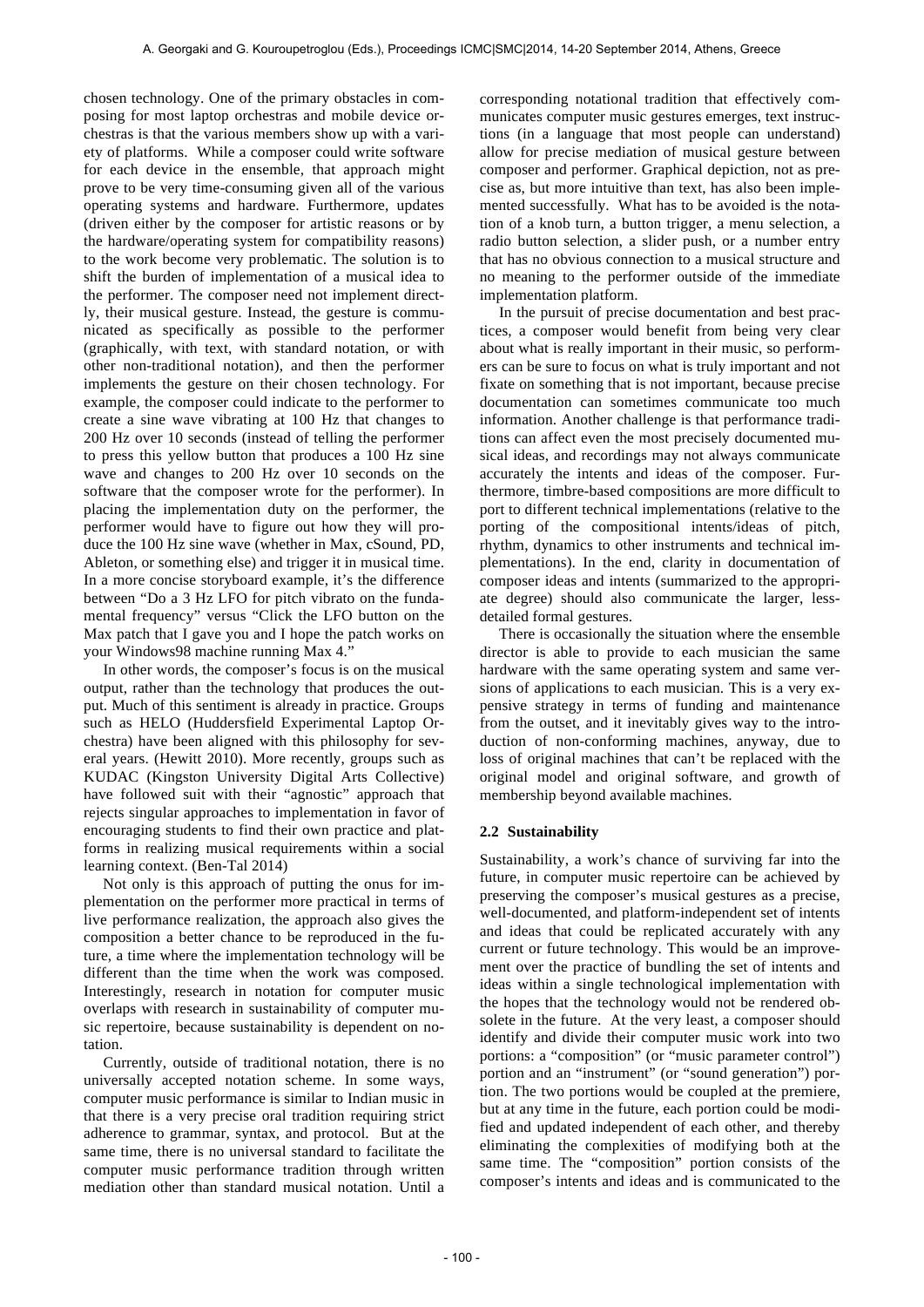performer through platform independent descriptors that communicate the desired musical gesture regardless of technical implementation. The "instrument" portion is the sound generation module and control interface appropriate for the sound generation module and the performer. Like the decoupling of composition and instrument in the centuries before computer-mediated music, the composer's intents and ideas are preserved regardless of updates to the implementation (instrument). Bach's *Welltempered Clavier* works are preserved to this day partly because the platform independent notation of Bach's intents and ideas were preserved regardless of the implementation during Bach's day and implemented today on modern instruments (sometimes not even on a keyboardbased instrument). In short, decoupling composition and instrument follows what composers, performers, and instrument designers have been doing for centuries in that composers of keyboard music were not the keyboard makers, and neither were the keyboardists.

#### **2.3 The Role of the Performer**

Composers of computer music and performers of computer music look at sustainability from different perspectives. Performers can become attached to a work and are not finished with it until they stop performing it altogether, whereas composers like to be finished with the work and consider it to be more-or-less a fixed entity by the time post-premiere revisions are made and then the composer is on to the next work. Compounding the issue is a peculiar characteristic of computer music repertoire that is generally not found in other types of music, composers are writing pieces that can't be performed unless they are in the same room as the performer(s). Ideally, and assuming they enjoy performing a musical work, performers invest a considerable amount of time learning and preparing the work. Repeat performances are only in a performer's best interests. The performer should appear to be more motivated than the composers of the repertoire to keep their repertoire sustainable, and a composition's chances of sustainability are improved more so within the performer's domain.

 Beyond the issue of sustainability is the overall expectation from performers regarding electronic music and musicianship. Emerging from the unsession was a collective notion that mirrored an idea that Mari Kimura had attempted to establish in her 1995 article regarding computer music performance practice in the *Computer Music Journal* where she stated, "Electronic music developed extremely rapidly in tandem with the development of technology, and we can expect performance problems in electronic music to continue emerging as technology continues to advance. My experience in performing electronic works has made me realize that a performer is accountable for *all* the sound that the audience hears—even the electronic sounds that might not be directly under the performer's control. Any performing artist intending to play before an audience in any "space" is responsible for learning about sound, in order to convey his or her art as effectively as possible." (Kimura 1995)

 If performers are the ones who are accountable for the live realization and sustainability of a work, then there

needs to be more formalized training for performers who are interested in computer music performance, so they do not get discouraged. If performers are the ones to implement platform independent ideas, they will need to understand digital audio theory, digital music programming, and synthesis techniques. This is in addition to their music theory. They will need to know about the performance tradition of computer music in addition to the performance tradition, literature, and history of the western art music genre. To date, the Peabody Conservatory is the only institution where performers can avail themselves of formal specialized training in computer music performance that results in a degree in computer music performance. However, the proliferation of music technology courses in college and secondary school curriculums makes computer music performance training (in all of its forms) available to performers who may be interested in the art and responsibilities of sustainability in computer music performance, regardless of the primary focus of a credentialing program. Another proposed idea is the creation of a computer music conference or forum for computer music performers where the aesthetics of performance drive the conference (versus the current paradigm at most conferences where the content of compositions drive the conference).

#### **2.4 The Performer-Engineer**

One emerging solution for more self-sufficient, efficient, and sustainable computer music performance is pairing the performer with a "performer-engineer" who also learns the repertoire like the performer and is responsible for making the technology work and who would be considered and recognized as an equal artistic partner to the performer and the composer. The performer-engineer is the one responsible for the successful facilitation of technical mediation between a composer's platformindependent intents and ideas and a performer's implementation. A performer-engineer would need to possess training in all the facets of the realization process such as composition, software development, software maintenance, hardware procurement and maintenance, systems integration, live sound reinforcement engineering, audio/visual support technology, concert production administration, and performance. Unfortunately, in many genres and arenas of various concert performance, the engineer is subordinate and relegated to a secondary status to the composer and/or performer. Under this arrangement, composers and performers cannot expect performerengineers to invest themselves into the production of a work to the same level as a composer and performer. For starters, composers and performers, in their daily interactions and in concert performance, need to recognize the contributions of the performer-engineer and also recognize that a performer-engineer might be equipped to do more in the realization of a work and its sustainability for future performances. After recognition, the performerengineer needs to be appointed as an equal partner to the team consisting of the composer and performer. This is not currently the paradigm, as the composer often doubles as the performer-engineer, and in some cases the performer doubles as the performer-engineer in a self